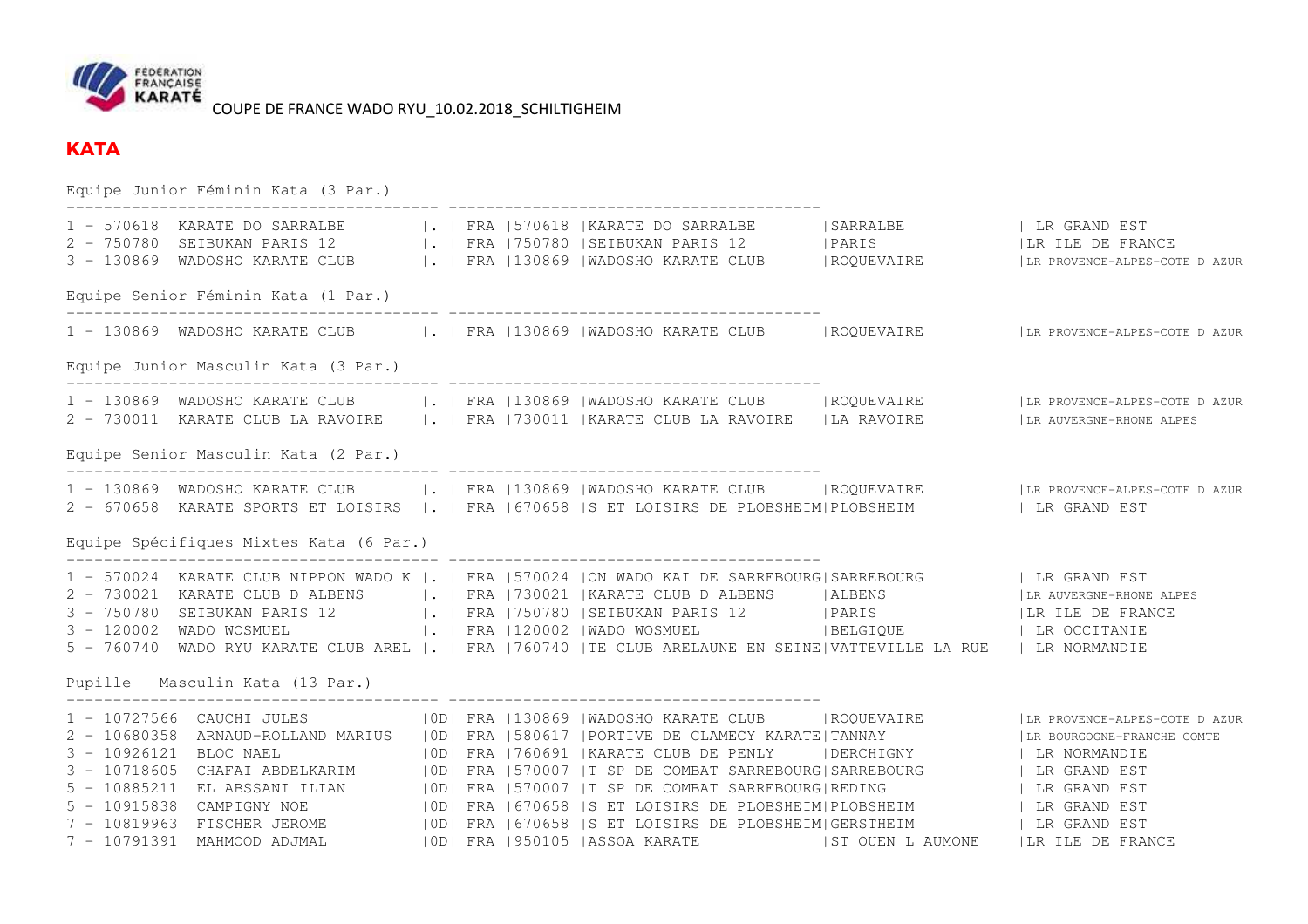

Benjamin Masculin Kata (14 Par.)

| Minime Masculin Kata (13 Par.) |  | 1 - 10718263 MAHMOOD QUMAR   OD  FRA   950105   ASSOA KARATE   ST OUEN LAUMONE   LR ILE DE FRANCE<br>2 – 10/165487 VELTEN KIM<br>3 – 9930071 MAHIEU LOHANN (10D) FRA 1580617 IPORTIVE DE CLAMECY KARATE (CLAMECY (LAMECY 100 – FRANCISCORE-FRANCISCORE-FRANCISCORE-FRANCISCORE-FRANCISCORE-FRANCISCORE-FRANCISCORE-FRANCISCORE (BELG                                                                                                                                                                                                                                                                                                                                                                                                                                                                                                                                                                                           |  |
|--------------------------------|--|--------------------------------------------------------------------------------------------------------------------------------------------------------------------------------------------------------------------------------------------------------------------------------------------------------------------------------------------------------------------------------------------------------------------------------------------------------------------------------------------------------------------------------------------------------------------------------------------------------------------------------------------------------------------------------------------------------------------------------------------------------------------------------------------------------------------------------------------------------------------------------------------------------------------------------|--|
|                                |  | 1 - 10659572 BATLO RAPHAEL (ID) FRA   820618   KARATE JJB FIGHT CLUB   ST ANTONIN NOBLE VAL   LR OCCITANIE<br>2 – 10813778 OUMRIDA TILAL (100 FRA (820003  RTS MARTIAUX MONTALBANAIS  MONTAUBAN<br>3 – 10595327 ATIGUI KAIS (100 FRA (950105  ASSOA KARATE (100 BE NOZAY (100 KRA) (100 BE NA POSTANTE 100 BE NO<br>3 – 10595327 ATIGUI KAIS (100                                                                                                                                                                                                                                                                                                                                                                                                                                                                                                                                                                              |  |
| Cadet Masculin Kata (15 Par.)  |  |                                                                                                                                                                                                                                                                                                                                                                                                                                                                                                                                                                                                                                                                                                                                                                                                                                                                                                                                |  |
|                                |  | 1 - 10580635 FAVAREL ANTOINE   0D  FRA   750780   SEIBUKAN PARIS 12   PARIS   12   LR ILE DE FRANCE<br>2 - 10457185 CARCAGNO ENGUERAN   0D   FRA   760691   KARATE CLUB DE PENLY   T MARTIN EN CAMPAGNE   LR NORMANDIE<br>3 - 10744181 NAVARRO KYLLIAN   OD  FRA   130869   WADOSHO KARATE CLUB   ROQUEVAIRE   LR PROVENCE-ALPES-COTE DAZUR<br>3 - 10507581 FERNANDES TONY   OD  FRA   120002   SAKURA KARATE CLUB RODEZ   ONET LE CHATEAU   LR OCCITANIE<br>5 - 10737872 AYME ANDREA (OD) FRA   130869   WADOSHO KARATE CLUB   ROQUEVAIRE   LR PROVENCE-ALPES-COTE DAZUR<br>5 - 10354022 STEIBEL ARNAUD   0D  FRA   570024   ON WADO KAI DE SARREBOURG   LANGUIMBERG     LR GRAND EST<br>7 - 10451127 OLIVON BASTIEN   OD  FRA   730011   KARATE CLUB LA RAVOIRE   CHALLES LES EAUX   LR AUVERGNE-RHONE ALPES<br>7 - 10243430 MICHEL BAPTISTE   0D  FRA   730021   KARATE CLUB D ALBENS   LA BIOLLE   LR AUVERGNE-RHONE ALPES |  |
| Junior Masculin Kata (7 Par.)  |  |                                                                                                                                                                                                                                                                                                                                                                                                                                                                                                                                                                                                                                                                                                                                                                                                                                                                                                                                |  |
|                                |  | 1 - 10254124 GAYRARD EDEN (IODI FRA 120002 ISAKURA KARATE CLUB RODEZ IOLEMPS   LR OCCITANIE<br>2 - 10403951 FIRMIGNAC LUCAS   IODI FRA 120002 ISAKURA KARATE CLUB RODEZ   RODEZ   IN OCCITANIE<br>3 - 10376410 VIRAPHAN ANANDA   OD  FRA   770132   ZANSHIN KARATE DO   BUSSY ST GEORGES   LR ILE DE FRANCE<br>3 - 10375429 JUVET NATHAN   0D  FRA   910035   RATE CLUB ETIOLLES TIGERY  CORBEIL ESSONNES   LR ILE DE FRANCE<br>5 - 10326593 BEGIS MATHEO (IOD) FRA 100629   ROMILLY KARATE - DO (IROMILLY SUR SEINE ) LR GRAND EST<br>5 - 10885918 MOXEL STANISLAS   0D  FRA   670655   T LOISIRS DE LA ROBERTSAU   STRASBOURG   LR GRAND EST                                                                                                                                                                                                                                                                                 |  |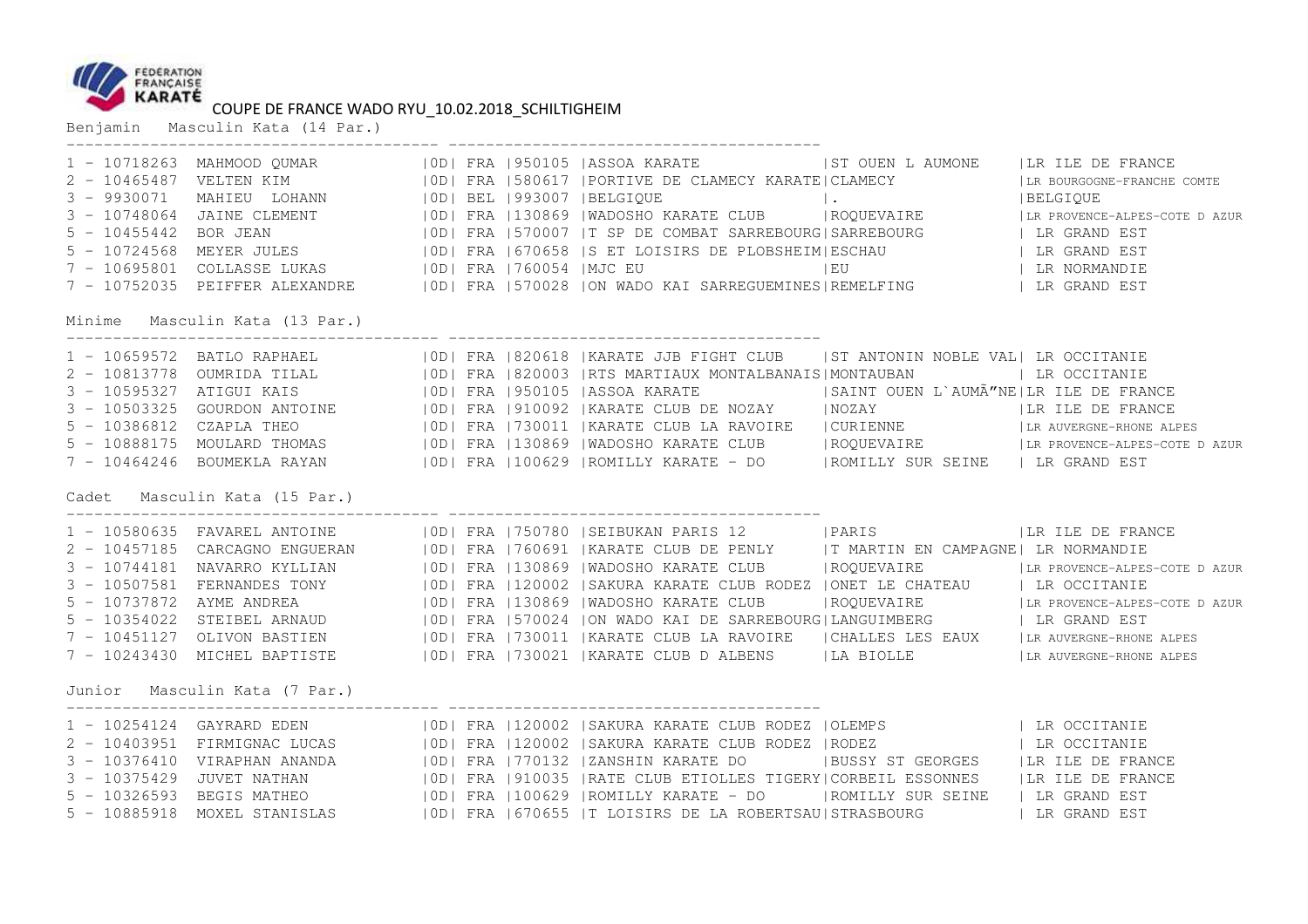

Senior Masculin Kata (11 Par.)

|               | Vétérans Masculin Kata (15 Par.)                                 |  | 1 - 9190562 BARDOT JEAN GUILLAUME   OD  FRA   590034   ASPTT LILLE   LILLE   LILLE   LR HAUTS DE FRANCE   2 - 10036568 CARCAGNO ALEXANDRE   OD  FRA   760691   KARATE CLUB DE PENLY   T MARTIN EN CAMPAGNE  LR NORMANDIE<br>2 1003000 C CHOROLOGY CHANNERS (COLLED BELGIQUE 1 MARTIE ON THE PART ON THE PELGIQUE<br>3 - 10294538 BIGA GUILLAUME (101) BEL 1930030   KARATE CLUB ROQUEBRUNOIS OQUEBRUNE SUR ARGENS LR PROVENCE-ALPES-COTE DAZUR<br>5 - 1063672 |  |
|---------------|------------------------------------------------------------------|--|---------------------------------------------------------------------------------------------------------------------------------------------------------------------------------------------------------------------------------------------------------------------------------------------------------------------------------------------------------------------------------------------------------------------------------------------------------------|--|
| $3 - 1016936$ |                                                                  |  | 1 - 1467649 GAUDARD MATTHIAS   OD  FRA   60108   WADO NICE LANTERNE     NICE     LR PROVENCE-ALPES-COTE DAZUR<br>2 - 681047 NGUYEN THANH NHAN ALAIN   OD  FRA   140001   CLUB ATHLETIQUE LEXOVIEN   VAUVILLE     LR NORMANDIE<br>ABRY DURAND MICHEL (OD  FRA   730021   KARATE CLUB D ALBENS   GRESY SUR AIX   LR AUVERGNE-RHONE ALPES                                                                                                                        |  |
|               | Pupille Féminin Kata (6 Par.)<br>Benjamin Féminin Kata (17 Par.) |  | 1 - 10879260 BAVAROIS PAULINE   0D  FRA   750780   SEIBUKAN PARIS 12   PARIS     LA ILE DE FRANCE<br>2 - 10883744 VEIGA BORGES SOHA   OD  FRA   950105   ASSOA KARATE   SOA     SOA     LR ILE DE FRANCE<br>3 - 10971435 ASLANOV SABRINA   0D  FRA   670615   COLE DE KARATE STRASBOURG   STRASBOURG   LR GRAND EST<br>3 - 10804640 MELKONYAN JASMINE   0D  FRA   670615   COLE DE KARATE STRASBOURG   STRASBOURG   LR GRAND EST                              |  |
|               |                                                                  |  | 1 - 10913616 BATLO LALY (100) FRA 1820618  KARATE JJB FIGHT CLUB   ST ANTONIN NOBLE VAL  LR OCCITANIE<br>2 - 10765525 RASAMINARVO ANNAELLE (100) FRA 1950020  OCIAT SPORTIVE DE VAUREAL VAUREAL (100   ER ILE DE FRANCE<br>3 - 10752<br>5 - 10741182 GHEZIEL EMMA   0D   FRA   820003   RTS MARTIAUX MONTALBANAIS   MONTAUBAN   LR OCCITANIE<br>7 - 10456901 VAN OVERLOOP LANA   OD  FRA   670658   SET LOISIRS DE PLOBSHEIM  PLOBSHEIM   LR GRAND EST        |  |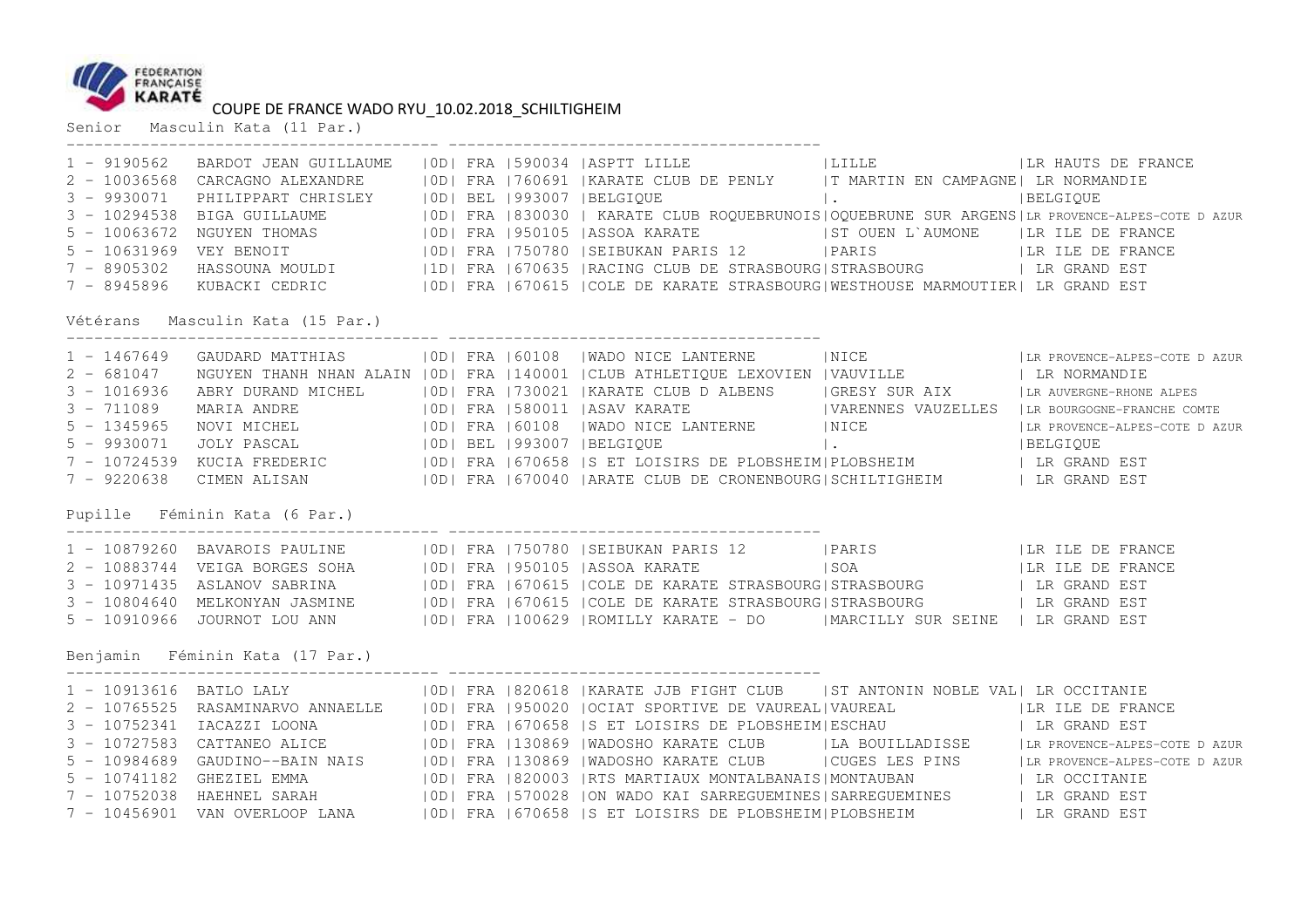

Minime Féminin Kata (20 Par.)

|               |                                 |  | 7 - 10820009 TURHAN RUVEYDA   0D  FRA   670658   S ET LOISIRS DE PLOBSHEIM  ESCHAU   LR GRAND EST                                                                                                                                    |  |  |
|---------------|---------------------------------|--|--------------------------------------------------------------------------------------------------------------------------------------------------------------------------------------------------------------------------------------|--|--|
|               | Cadet Féminin Kata (17 Par.)    |  |                                                                                                                                                                                                                                      |  |  |
|               |                                 |  |                                                                                                                                                                                                                                      |  |  |
|               |                                 |  |                                                                                                                                                                                                                                      |  |  |
|               |                                 |  |                                                                                                                                                                                                                                      |  |  |
|               |                                 |  |                                                                                                                                                                                                                                      |  |  |
|               |                                 |  |                                                                                                                                                                                                                                      |  |  |
|               |                                 |  | 5 - 10391871 CESTARI EMMA (10D) FRA 570618   KARATE DO SARRALBE (HECKENRANSBACH ) LR GRAND EST                                                                                                                                       |  |  |
|               |                                 |  |                                                                                                                                                                                                                                      |  |  |
|               |                                 |  | 7 - 10576142 GLOCK ALEXIA (IODI FRA 1570618   KARATE DO SARRALBE (SARRALBE ) LR GRAND EST<br>7 - 10890740 EMILE BEATRIZ (IODI FRA 1750780   SEIBUKAN PARIS 12 (PARIS 12) (IR ILE DE FRANCE                                           |  |  |
|               | Junior - Féminin Kata (10 Par.) |  |                                                                                                                                                                                                                                      |  |  |
|               |                                 |  |                                                                                                                                                                                                                                      |  |  |
|               |                                 |  |                                                                                                                                                                                                                                      |  |  |
|               |                                 |  | 1 - 10242034 FLAMAND NATANAELE   10D  FRA   910035   RATE CLUB ETIOLLES TIGERY ST PIERRE DU PERRAY   LR ILE DE FRANCE<br>2 - 10308799 RAYNAL ALEXIA   10D  FRA   120002   SAKURA KARATE CLUB RODEZ   SALLES LA SOURCE   LR OCCITA    |  |  |
|               |                                 |  | 3 - 10386886 HERRMANN MATHILDE   0D  FRA   570024   ON WADO KAI DE SARREBOURG   WALSCHEID   LR GRAND EST                                                                                                                             |  |  |
|               |                                 |  |                                                                                                                                                                                                                                      |  |  |
|               |                                 |  | 5 - 10496275 OZYUREK MELISSA (IODI FRA 1570651   BODY KARATE PHALSBOURG (I BUHL LORRAINE )   LR GRAND EST<br>5 - 10218334 MIJAJLOVIC NATACHA (IODI FRA 1670615   COLE DE KARATE STRASBOURG   STRASBOURG )   LR GRAND EST             |  |  |
|               | Senior Féminin Kata (13 Par.)   |  |                                                                                                                                                                                                                                      |  |  |
|               |                                 |  | 1 - 1530161 HERTER MAITE (10D) FRA 1570028 ION WADO KAI SARREGUEMINES HERBITZHEIM (1 LR GRAND EST)<br>2 - 9578844 FOY LESLIE (10D) FRA 1910092  KARATE CLUB DE NOZAY (11) IMEREVILLE (11) ILR ILE DE FRANCE<br>2 - 10468307 DEBARD J |  |  |
|               |                                 |  |                                                                                                                                                                                                                                      |  |  |
|               |                                 |  |                                                                                                                                                                                                                                      |  |  |
| $3 - 9271654$ |                                 |  | KLEIN PAULINE 6 6 100   FRA 1570028   ON WADO KAI SARREGUEMINES   SARREGUEMINES   LR GRAND EST                                                                                                                                       |  |  |
|               |                                 |  | 5 - 10976353 RASAMINAIVO M GABRIELLE   OD   FRA   950033   O KARATE CLUB DE PONTOISE   PONTOISE     LR ILE DE FRANCE                                                                                                                 |  |  |
|               |                                 |  |                                                                                                                                                                                                                                      |  |  |
|               |                                 |  |                                                                                                                                                                                                                                      |  |  |
|               |                                 |  |                                                                                                                                                                                                                                      |  |  |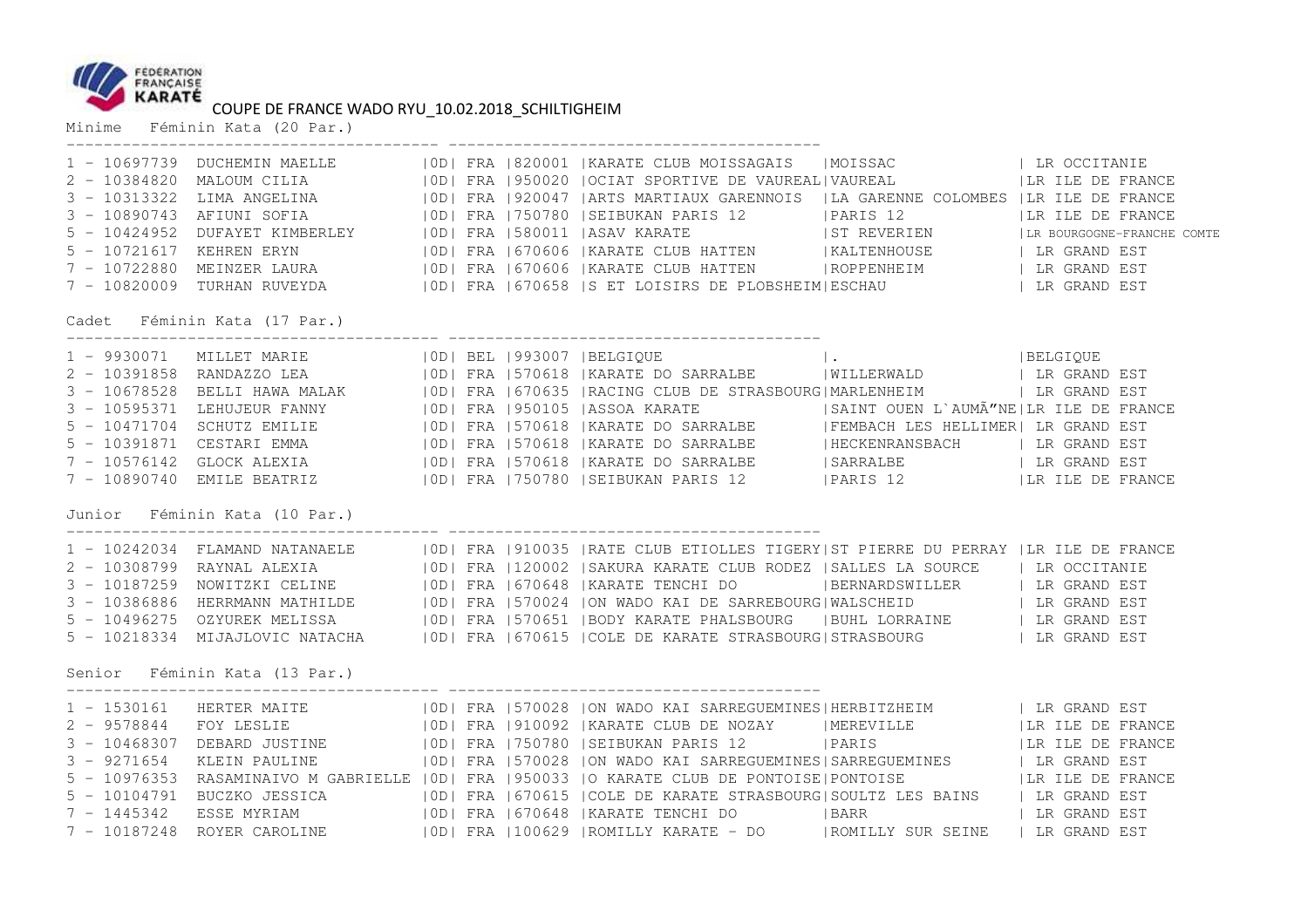

|                | COUPE DE FRANCE WADO RYU_10.02.2018_SCHILTIGHEIM<br>Vétérans Féminin Kata (8 Par.) |  |                                                                                                                                                                                                                                                                                                                                                                                                                                                                                                                                                 |                            |
|----------------|------------------------------------------------------------------------------------|--|-------------------------------------------------------------------------------------------------------------------------------------------------------------------------------------------------------------------------------------------------------------------------------------------------------------------------------------------------------------------------------------------------------------------------------------------------------------------------------------------------------------------------------------------------|----------------------------|
|                |                                                                                    |  |                                                                                                                                                                                                                                                                                                                                                                                                                                                                                                                                                 |                            |
| <b>COMBATS</b> |                                                                                    |  |                                                                                                                                                                                                                                                                                                                                                                                                                                                                                                                                                 |                            |
|                | Minime -35 Kg\$ Masculin Kumité (2 Par.)                                           |  |                                                                                                                                                                                                                                                                                                                                                                                                                                                                                                                                                 |                            |
|                |                                                                                    |  |                                                                                                                                                                                                                                                                                                                                                                                                                                                                                                                                                 |                            |
|                | Minime -40 KgS Masculin Kumité (8 Par.)                                            |  |                                                                                                                                                                                                                                                                                                                                                                                                                                                                                                                                                 |                            |
|                |                                                                                    |  | 1 - 10386812 CZAPLA THEO   0D  FRA   730011   KARATE CLUB LA RAVOIRE   CURIENNE     LR AUVERGNE-RHONE ALPES<br>2 - 10455384 SENECHAL FLAVIEN (OD) FRA 730011 KARATE CLUB LA RAVOIRE (ST JEAN D ARVEY   LR AUVERGNE-RHONE ALPES<br>3 - 11072731 BEENEN BRAYTON (OD) FRA 1100629  ROMILLY KARATE - DO    ROMILLY SUR SEINE   LR GRAND EST<br>3 - 1083<br>5 - 11004757 HARIDA AHMED (100) FRA 670615 COLE DE KARATE STRASBOURG PLOBSHEIM (1 DR GRAND EST 5 - 820090 TRAPANOTTO GIANLUC (100) FRA 1540062  belgique (1   BELGIQUE (1   DR GRAND EST |                            |
|                | Minime -45 KgS Masculin Kumité (6 Par.)                                            |  |                                                                                                                                                                                                                                                                                                                                                                                                                                                                                                                                                 |                            |
|                |                                                                                    |  | 1 - 10595327 ATIGUI KAIS (100   FRA 1950105  ASSOA KARATE (1981   SAINT OUEN L'AUMÃ"NE   LR ILE DE FRANCE 2 - 10489243 BESNE MARWAN (100   FRA 1820011   CASTELSARRASIN KARATE (200   CASTELSARRASIN   LR OCCITANIE<br>3 - 103391                                                                                                                                                                                                                                                                                                               |                            |
|                | Minime -50 KgS Masculin Kumité (2 Par.)                                            |  |                                                                                                                                                                                                                                                                                                                                                                                                                                                                                                                                                 |                            |
|                |                                                                                    |  | 2 - 10404868 RISSER LOIC (10D) FRA 1670608   KARATE CLUB SELESTAT (EBERSHEIM ) LR GRAND EST                                                                                                                                                                                                                                                                                                                                                                                                                                                     |                            |
|                | Minime -55 KgS Masculin Kumité (2 Par.)                                            |  |                                                                                                                                                                                                                                                                                                                                                                                                                                                                                                                                                 |                            |
|                |                                                                                    |  | 1 - 10457137 MIJAJLOVIC MARKO         OD  FRA  670615  COLE DE KARATE STRASBOURG STRASBOURG             LR GRAND EST<br>2 - 10551285 SEZ THAO              OD  FRA  580011  ASAV KARATE         SURGY                   LR BOURGO                                                                                                                                                                                                                                                                                                               | LR BOURGOGNE-FRANCHE COMTE |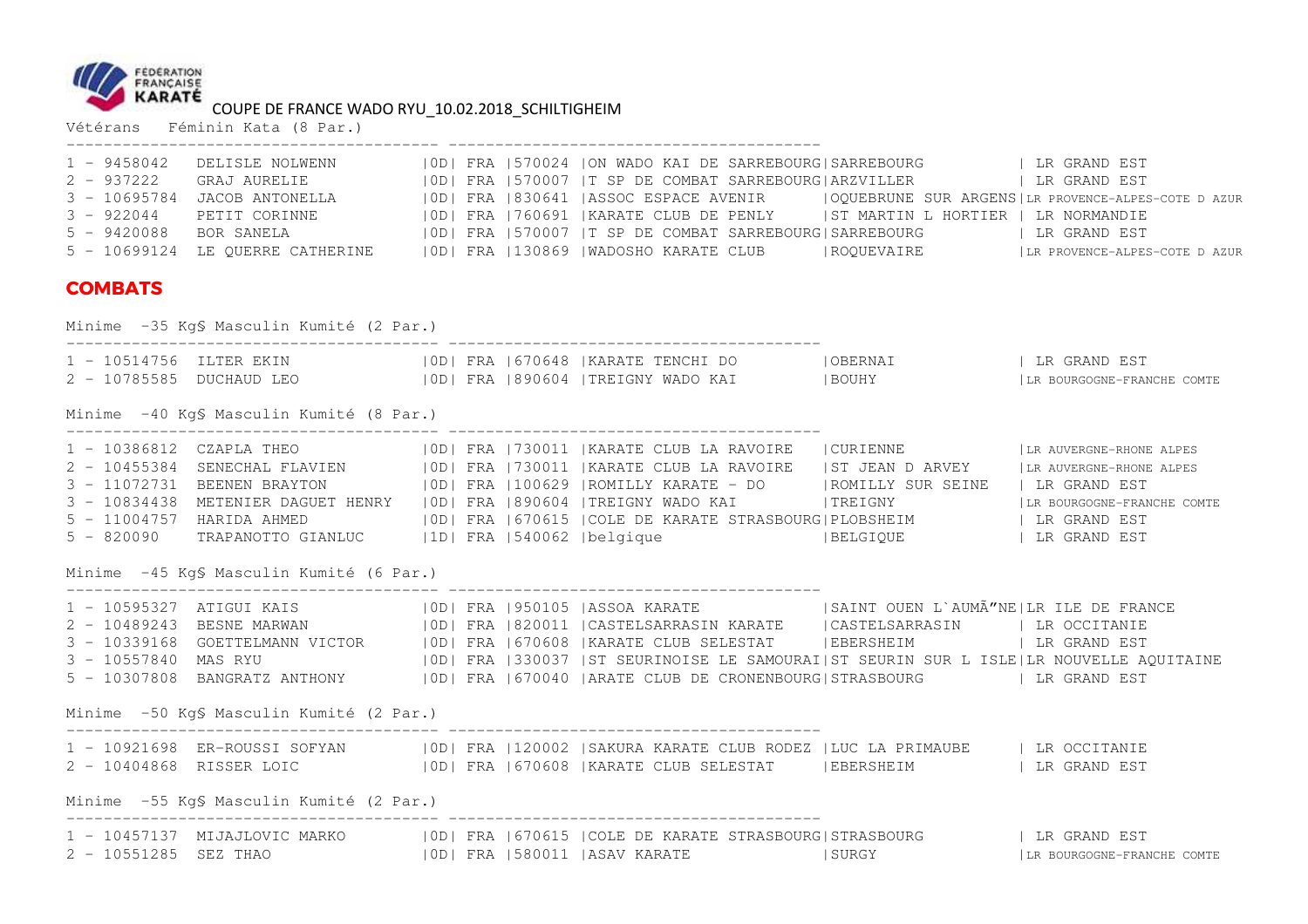

Minime -60 Kg§ Masculin Kumité (6 Par.)

|                                          |  | 1 - 10499107 MEYER JEREMY   OD  FRA   670615   COLE DE KARATE STRASBOURG  TRAENHEIM   LR GRAND EST<br>2 - 10401834 MOREAU PIQUAUD MATTEO   OD  FRA   330037   ST SEURINOISE LE SAMOURAI  TPALAIS ET CORNEMPS  LR NOUVELLE AQUITAI<br>3 - 10490817 KERNER ARNAUD   100   FRA 1570028  ON WADO KAI SARREGUEMINES   SARREGUEMINES   LR GRAND EST<br>3 - 10587186 FALK GATIEN   100   FRA 1670627   ATE ACADEMIE SPORTS ELITE   BRUMATH   LR GRAND EST<br>5 - 10307782 GARNIE |  |
|------------------------------------------|--|---------------------------------------------------------------------------------------------------------------------------------------------------------------------------------------------------------------------------------------------------------------------------------------------------------------------------------------------------------------------------------------------------------------------------------------------------------------------------|--|
| Minime -65 Kg\$ Masculin Kumité (4 Par.) |  |                                                                                                                                                                                                                                                                                                                                                                                                                                                                           |  |
|                                          |  | 1 - 10664720 SECHAO NOA (OD) FRA   310715   IMPACT KARATE 31   PLAISANCE DU TOUCH   LR OCCITANIE<br>2 - 10416309 SAINT PAUL SERGE (100   FRA   670010   C P A AMITIE LINGOLSHEIM STRASBOURG   LA GOOTINUE EST<br>3 - 11004121 FADIL ZAKARIA (100629   ROMILLY KARATE - DO   ROMILLY SUR SEINE   LR GRAND EST<br>3 - 11034482 ALIBASIC ER                                                                                                                                  |  |
| Minime +65 Kg\$ Masculin Kumité (3 Par.) |  |                                                                                                                                                                                                                                                                                                                                                                                                                                                                           |  |
| Cadet -52 KgS Masculin Kumité (9 Par.)   |  | 1 - 10688700 LETURMY PERROCHEAU BRIEUC   OD  FRA   70006   WA TE KARATE CLUB ANNONAY ANNONAY     LR AUVERGNE-RHONE ALPES<br>2 - 10660374 BRECHENMACHER MATHIEU   OD  FRA   670627   ATE ACADEMIE SPORTS ELITE BRUMATH     LR GRAN<br>3 - 10435904 ZAIKER SOUFIANE   0D   FRA   670040   ARATE CLUB DE CRONENBOURG   STRASBOURG     LR GRAND EST                                                                                                                           |  |
|                                          |  |                                                                                                                                                                                                                                                                                                                                                                                                                                                                           |  |
|                                          |  | 1 - 10272125 LOUESSARD PIERRE ANTOINE   OD  FRA   910608   SAINT MICHEL SPORTS   NOZAY     LR ILE DE FRANCE<br>2 - 10640419 SCHNEIDER WILFRID   OD  FRA   910608   SAINT MICHEL SPORTS   ST MICHEL SUR ORGE   LR ILE DE FRANCE                                                                                                                                                                                                                                            |  |
|                                          |  | 3 - 10376230 RITZENTHALER DORIAN   OD  FRA   670608   KARATE CLUB SELESTAT   CHATENOIS     LR GRAND EST                                                                                                                                                                                                                                                                                                                                                                   |  |
|                                          |  | 3 - 10356753 BUCZKO MICKAEL   0D  FRA   670615   COLE DE KARATE STRASBOURG   SOULTZ LES BAINS   LR GRAND EST                                                                                                                                                                                                                                                                                                                                                              |  |
|                                          |  | 5 - 10630582 MELKONYAN KAREN   OD  FRA   670615   COLE DE KARATE STRASBOURG   STRASBOURG   LR GRAND EST                                                                                                                                                                                                                                                                                                                                                                   |  |
|                                          |  | 5 - 10744181 NAVARRO KYLLIAN   OD  FRA   130869   WADOSHO KARATE CLUB   ROQUEVAIRE   LR PROVENCE-ALPES-COTE DAZUR                                                                                                                                                                                                                                                                                                                                                         |  |
|                                          |  | 7 - 10549176 ILIC DARKO (IOD) FRA 1670018   CLUB LEO LAGRANGE KARATE   HOENHEIM   LR GRAND EST                                                                                                                                                                                                                                                                                                                                                                            |  |
| Cadet -57 Kg\$ Masculin Kumité (9 Par.)  |  |                                                                                                                                                                                                                                                                                                                                                                                                                                                                           |  |
|                                          |  | 1 - 10252199 CARMANS NATHAN (100) FRA 1570618  KARATE DO SARRALBE (BAERENDORF 1 LR GRAND EST 2 - 10781852 GANTCH RAPHAEL (100) FRA 1570618  KARATE DO SARRALBE (BECHILITIGHEIM 1 LR GRAND EST 3 - 10401929 BITSCH NATHAN (100)                                                                                                                                                                                                                                            |  |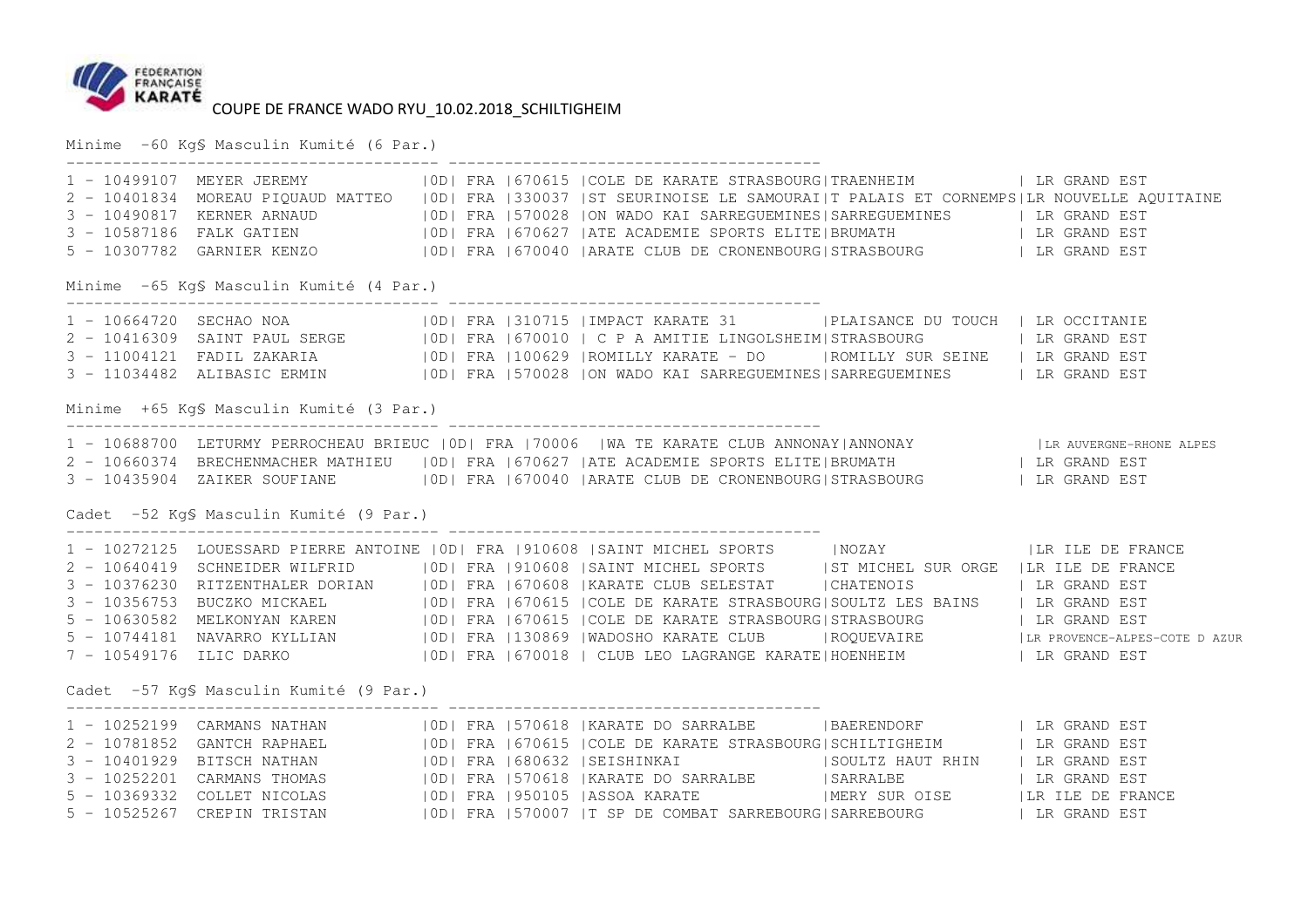

Cadet -63 Kg§ Masculin Kumité (7 Par.)

|                                          |  | 1 - 10393269 MARTINS NUNES ALEXANDRE   OD   FRA   910608   SAINT MICHEL SPORTS   ST MICHEL SUR ORGE   LR ILE DE FRANCE<br>2 - 10559314 KERTZINGER GUILLAUME   OD   FRA   670606   KARATE CLUB HATTEN   OBERROEDERN   LR GRAND EST<br>5 - 10324006 HIMMI KHALIL (OD) FRA   670018   CLUB LEO LAGRANGE KARATE   SCHILTIGHEIM   LR GRAND EST<br>5 - 10495862 RODIO MATIAS (IDI FRA 1570618   KARATE DO SARRALBE (STIRING WENDEL ) LR GRAND EST                                                                                                 |  |
|------------------------------------------|--|---------------------------------------------------------------------------------------------------------------------------------------------------------------------------------------------------------------------------------------------------------------------------------------------------------------------------------------------------------------------------------------------------------------------------------------------------------------------------------------------------------------------------------------------|--|
| Cadet -70 KgS Masculin Kumité (5 Par.)   |  |                                                                                                                                                                                                                                                                                                                                                                                                                                                                                                                                             |  |
|                                          |  | 1 - 10241885 RENAUD ANGY   0D   FRA   400610   DORYU KARA SUD ATLANTIQUE   T MARTIN DE SEIGNANX   LR NOUVELLE AQUITAINE<br>2 - 10354022 STEIBEL ARNAUD (100) FRA 1570024  ON WADO KAI DE SARREBOURG LANGUIMBERG   LR GRAND EST<br>3 - 10405947 BENOIT JEREMIE (100) FRA 1910608   SAINT MICHEL SPORTS   MAROLLES EN BEAUCE   LR ILE DE FRANCE<br>5 - 10737872 A                                                                                                                                                                             |  |
| Cadet +70 Kg\$ Masculin Kumité (5 Par.)  |  |                                                                                                                                                                                                                                                                                                                                                                                                                                                                                                                                             |  |
|                                          |  | 1 - 10380967 FEILLET JEREMIE   0D  FRA   910608   SAINT MICHEL SPORTS   ST MICHEL SUR ORGE   LR ILE DE FRANCE<br>2 - 10240225 DRICI TANI NAICIM   OD  FRA   100629   ROMILLY KARATE - DO     TROYES     LR GRAND EST<br>3 - 10498340 EPAL KENJY   OD  FRA   70006   WA TE KARATE CLUB ANNONAY   VANOSC   LR AUVERGNE-RHONE ALPES<br>3 - 10290114 DOGAN ELVAN (IOD) FRA 670648   KARATE TENCHI DO   BISCHOFFSHEIM   LR GRAND EST<br>5 - 10204794 SAINT PAUL SEVRAN   OD  FRA   670010   C P A AMITIE LINGOLSHEIM  LINGOLSHEIM   LR GRAND EST |  |
| Junior -55 Kg\$ Masculin Kumité (3 Par.) |  |                                                                                                                                                                                                                                                                                                                                                                                                                                                                                                                                             |  |
|                                          |  |                                                                                                                                                                                                                                                                                                                                                                                                                                                                                                                                             |  |
| Junior -61 KgS Masculin Kumité (5 Par.)  |  |                                                                                                                                                                                                                                                                                                                                                                                                                                                                                                                                             |  |
|                                          |  | 1 - 10266454 GASPARYAN MARCEL   0D  FRA   670615   COLE DE KARATE STRASBOURG   STRASBOURG   LR GRAND EST<br>2 - 10329929 BOUMA NGOCK JACKY JUNIOR   OD  FRA   930003   K C D AULNAY     AULNAY SOUS BOIS   LR ILE DE FRANCE<br>3 - 10281017 ESTEVE ALLAN 600   ERA   330037   ST SEURINOISE LE SAMOURAI   T ANTOINE SUR L ISLE   LR NOUVELLE AQUITAINE<br>3 - 10494380 CATTANEO LOIC   0D  FRA  130869  WADOSHO KARATE CLUB   LA BOUILLADISSE   LR PROVENCE-ALPES-COTE DAZUR                                                                |  |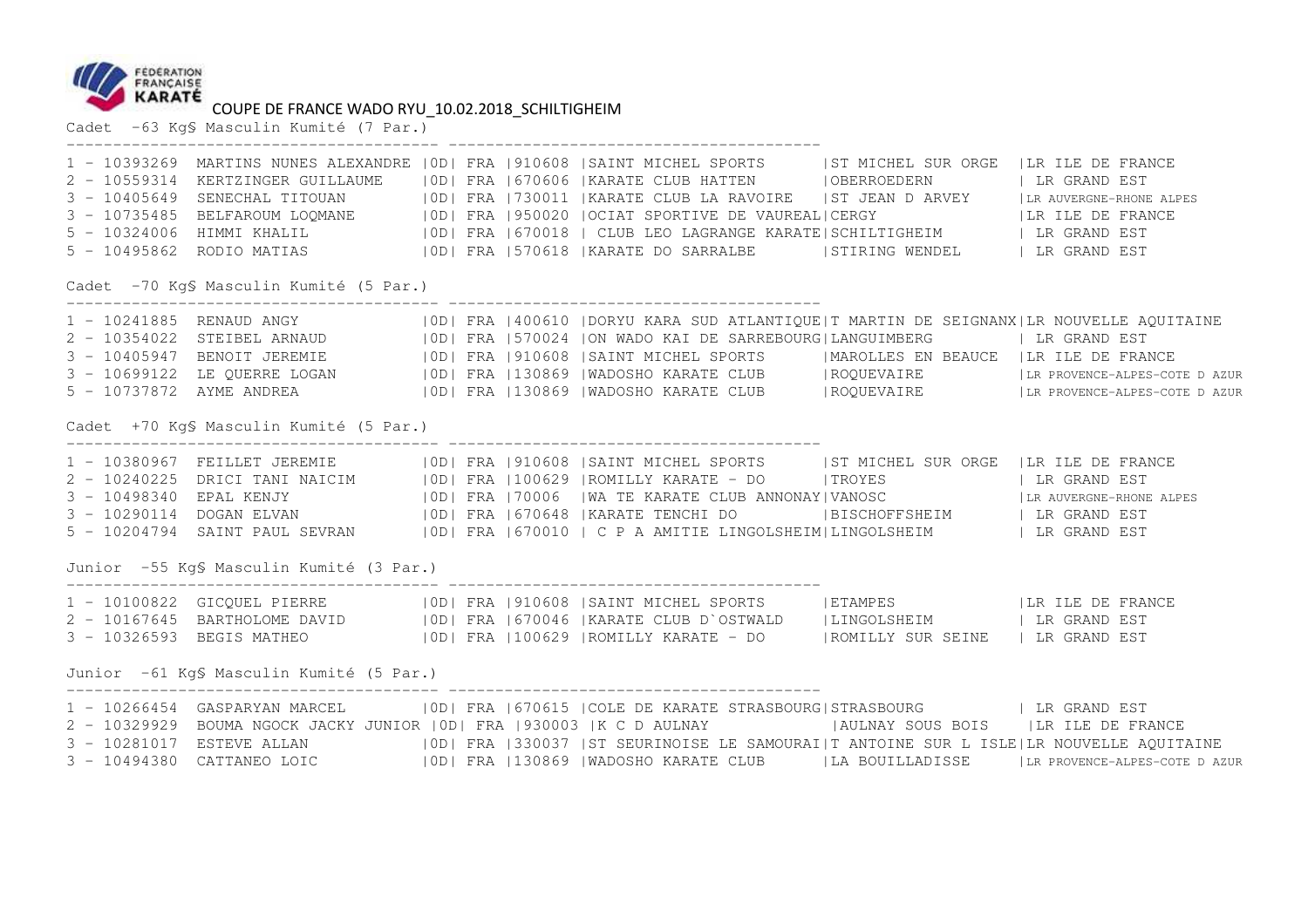

Junior -68 Kg§ Masculin Kumité (10 Par.)

|                                          |  | 1 - 10119391 FRANCISAIN MATEO (IOD) FRA (680632   SEISHINKAI / TPFAFFENHEIM   LR GRAND EST                                                                                                                                           |  |
|------------------------------------------|--|--------------------------------------------------------------------------------------------------------------------------------------------------------------------------------------------------------------------------------------|--|
|                                          |  | 2 - 10358174 CHAHLAL MOHAMMED (OD) FRA 1340015  ATE PEZENAS SAINT THIBERY PEZENAS (1999)<br>3 - 10295192 BELENUS FRANCOIS (OD) FRA 1310715  IMPACT KARATE 31   ST GAUDENS   LR OCCITANIE<br>3 - 10318636 HAYAF SOULAYMANE (OD) FRA 1 |  |
|                                          |  |                                                                                                                                                                                                                                      |  |
|                                          |  |                                                                                                                                                                                                                                      |  |
|                                          |  |                                                                                                                                                                                                                                      |  |
|                                          |  | 5 - 10537884 TUNCER KERIM   10D   FRA 1570024 ION WADO KAI DE SARREBOURG   SARREBOURG   LR GRAND EST<br>5 - 10728052 BANGRATZ ARMENIO   10D   FRA 1670040  ARATE CLUB DE CRONENBOURG STRASBOURG   LR GRAND EST                       |  |
| Junior -76 Kg\$ Masculin Kumité (5 Par.) |  |                                                                                                                                                                                                                                      |  |
|                                          |  | 1 - 10375429 JUVET NATHAN   0D  FRA   910035   RATE CLUB ETIOLLES TIGERY  CORBEIL ESSONNES   LR ILE DE FRANCE                                                                                                                        |  |
|                                          |  | 2 - 10847396 ER-ROUSSI NASSIM   OD  FRA   120002   SAKURA KARATE CLUB RODEZ   LUC LA PRIMAUBE   LR OCCITANIE                                                                                                                         |  |
|                                          |  |                                                                                                                                                                                                                                      |  |
|                                          |  | 3 - 10224730 GOKAY DILAN (ODI FRA 1570028 ION WADO KAI SARREGUEMINES HAMBACH ( LR GRAND EST )<br>3 - 10241585 CEHAJIC ALMEDIN (ODI FRA 1670046  KARATE CLUB D`OSTWALD (STRASBOURG ) LR GRAND EST                                     |  |
|                                          |  | 5 - 10748329 SCHMITT JEAN   OD  FRA   670615   COLE DE KARATE STRASBOURG   LKIRCH GRAFFENSTADEN   LR GRAND EST                                                                                                                       |  |
| Junior +76 Kg\$ Masculin Kumité (3 Par.) |  |                                                                                                                                                                                                                                      |  |
|                                          |  | 1 - 10239851 STEILER PIERRE   10D  FRA   570618   KARATE DO SARRALBE     NEBING       LR GRAND EST<br>2 - 10175555 DISTEL LOUIS   10D  FRA   670615   COLE DE KARATE STRASBOURG AVOLSHEIM     LR GRAND EST                           |  |
|                                          |  |                                                                                                                                                                                                                                      |  |
|                                          |  | 3 - 10237352 LEMONNIER SEVEN   0D  FRA   340015   ATE PEZENAS SAINT THIBERY  PEZENAS   LR OCCITANIE                                                                                                                                  |  |
| Senior -60 KgS Masculin Kumité (3 Par.)  |  |                                                                                                                                                                                                                                      |  |
|                                          |  | 1 - 10085755 CLARY TEDDY   OD  FRA   20016   KAMAE CLUB KARATE   ST QUENTIN   LR HAUTS DE FRANCE                                                                                                                                     |  |
|                                          |  | 2 - 10202754 AMGUINE NASSER   0D   FRA   270018   ADE PORTE NORMANDE VERNON   ECQUEVILLY   LR NORMANDIE                                                                                                                              |  |
|                                          |  | 3 - 10661245 SCHNEIDER BENJAMIN   OD  FRA   670615   COLE DE KARATE STRASBOURG   STRASBOURG   LR GRAND EST                                                                                                                           |  |
| Senior -67 KgS Masculin Kumité (3 Par.)  |  |                                                                                                                                                                                                                                      |  |
|                                          |  | 1 - 10097257 IHADJADENE ILYES   0D   FRA   930003   K C D AULNAY     AULNAY SOUS BOIS   LR ILE DE FRANCE                                                                                                                             |  |
|                                          |  | 2 - 1467649 GAUDARD MATTHIAS   OD  FRA  60108  WADO NICE LANTERNE     NICE     LIR PROVENCE-ALPES-COTE DAZUR<br>3 - 10028902 BARTHOLOME DAMIEN   OD  FRA  670615  COLE DE KARATE STRASBOURG ECKBOLSHEIM   LR GRAND EST               |  |
|                                          |  |                                                                                                                                                                                                                                      |  |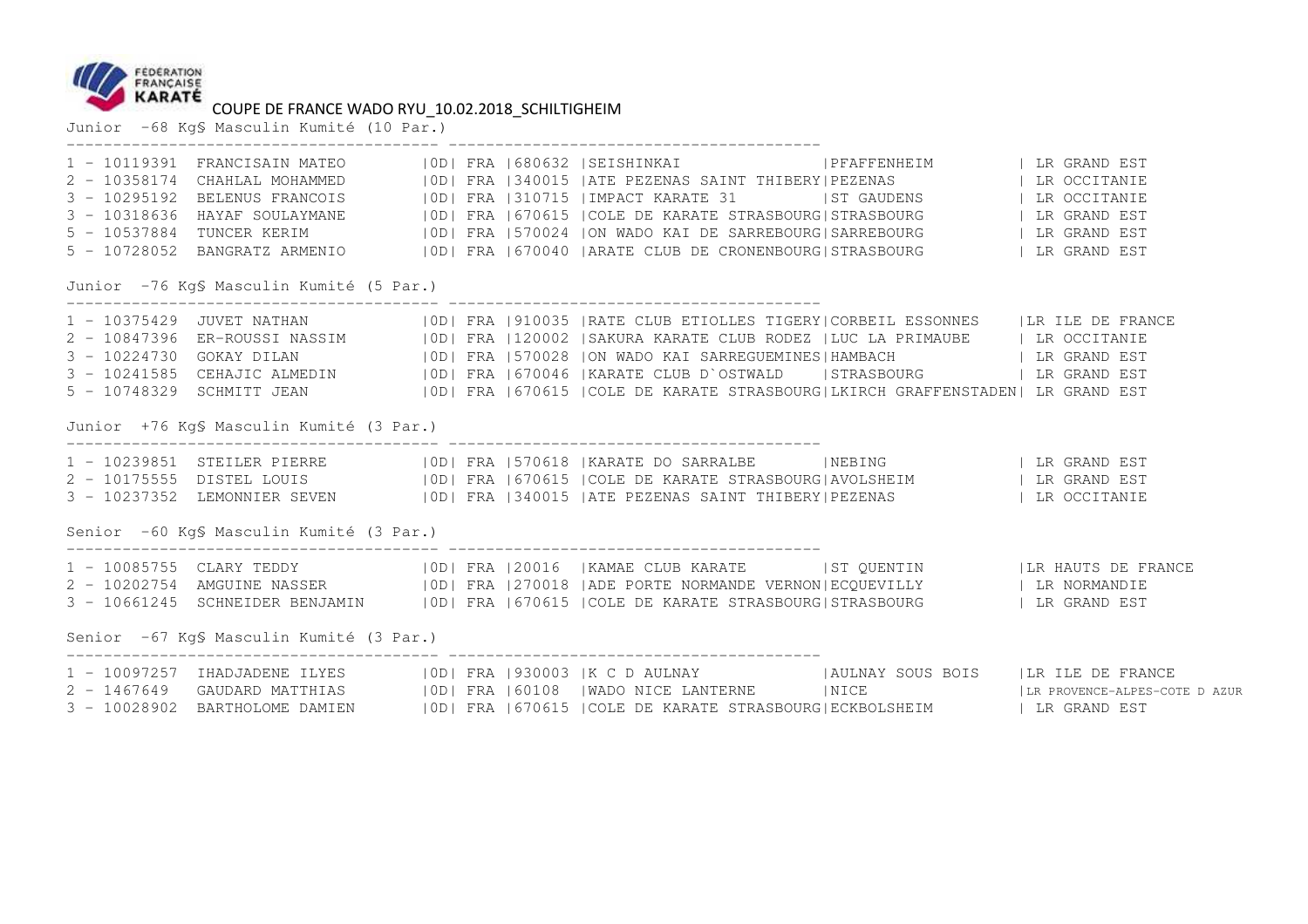

# COUPE DE FRANCE WADO RYU\_10.02.2018\_SCHILTIGHEIM Senior -75 Kg§ Masculin Kumité (10 Par.)

|               |                                          |  | 1 - 9427736 HOCH ROMAIN   OD  FRA   670608   KARATE CLUB SELESTAT   OFFENDORF     LR GRAND EST<br>2 - 9273120 VU VAN DANIEL   OD  FRA   670627   ATE ACADEMIE SPORTS ELITE   SCHILTIGHEIM   LR GRAND EST<br>3 - 10265554 ZABALZA LUC |  |
|---------------|------------------------------------------|--|--------------------------------------------------------------------------------------------------------------------------------------------------------------------------------------------------------------------------------------|--|
|               |                                          |  |                                                                                                                                                                                                                                      |  |
| $3 - 1331700$ |                                          |  | NARANIN FREDDY 6   OD   FRA   950105   ASSOA KARATE   CERGY   CERGY   LA ILE DE FRANCE                                                                                                                                               |  |
| $5 - 919502$  |                                          |  | KNOPF JOHAN 6   OD   FRA   910035   RATE CLUB ETIOLLES TIGERY   DRAVEIL   LR ILE DE FRANCE                                                                                                                                           |  |
|               |                                          |  | 5 - 10099224 PAIONNI ADRIEN   0D  FRA   910035   RATE CLUB ETIOLLES TIGERY   ST PIERRE DU PERRAY   LR ILE DE FRANCE                                                                                                                  |  |
|               |                                          |  | 7 - 9529329 SIDIBE IBRAHIM   0D  FRA   930603   SHINTO KARATE RYU   EPINAY SUR SEINE   LR ILE DE FRANCE                                                                                                                              |  |
|               | Senior -84 Kq\$ Masculin Kumité (5 Par.) |  |                                                                                                                                                                                                                                      |  |
|               |                                          |  |                                                                                                                                                                                                                                      |  |
|               |                                          |  |                                                                                                                                                                                                                                      |  |
|               |                                          |  |                                                                                                                                                                                                                                      |  |
|               |                                          |  | 3 - 9573845 LAJUGIE CHARLY   OD  FRA   670024   PPON W KAI K C BOUXWILLER  OBERMODERN   LR GRAND EST                                                                                                                                 |  |
|               |                                          |  |                                                                                                                                                                                                                                      |  |
|               | Senior +84 Kg\$ Masculin Kumité (6 Par.) |  |                                                                                                                                                                                                                                      |  |
|               |                                          |  | 1 - 1311239 KOZLOWSKI CEDRIC   OD  FRA   670627   ATE ACADEMIE SPORTS ELITE WESTHOUSE MARMOUTIER  LR GRAND EST<br>2 - 1432348 BULONE ANGELO   OD  FRA   670627   ATE ACADEMIE SPORTS ELITE MOMMENHEIM   LR GRAND EST<br>3 - 9570463  |  |
|               |                                          |  |                                                                                                                                                                                                                                      |  |
|               |                                          |  |                                                                                                                                                                                                                                      |  |
|               |                                          |  | 3 - 10594194 DELAGE RUI CEDRIC   0D  FRA   510618   AMICALE JAMIN   REIMS     LR GRAND EST                                                                                                                                           |  |
|               |                                          |  |                                                                                                                                                                                                                                      |  |
|               |                                          |  | 5 - 9501895 MURCA MAXIME (IDE FRA 280604 S A ECOLE KARATE WADO RYU LEVAINVILLE ) CENTRE VAL DE LOIRE                                                                                                                                 |  |
|               | Minime -35 KgS Féminin Kumité (1 Par.)   |  |                                                                                                                                                                                                                                      |  |
|               |                                          |  | 1 - 10722880 MEINZER LAURA   OD  FRA   670606   KARATE CLUB HATTEN   ROPPENHEIM   LR GRAND EST                                                                                                                                       |  |
|               | Minime -40 KgS Féminin Kumité (4 Par.)   |  |                                                                                                                                                                                                                                      |  |
|               |                                          |  | 1 - 10529214 QUILAN LOUANNE   0D  FRA   760691   KARATE CLUB DE PENLY   PENLY     LR NORMANDIE                                                                                                                                       |  |
|               |                                          |  | 2 - 10384820 MALOUM CILIA (OD) FRA   950020   OCIAT SPORTIVE DE VAUREAL   VAUREAL   LE LE DE FRANCE                                                                                                                                  |  |
|               |                                          |  |                                                                                                                                                                                                                                      |  |
|               |                                          |  | 3 - 10739933 GALLAIS LISA (OD) FRA 330037 ST SEURINOISE LE SAMOURAI LES EGLISOTTES (LR NOUVELLE AQUITAINE                                                                                                                            |  |
|               |                                          |  |                                                                                                                                                                                                                                      |  |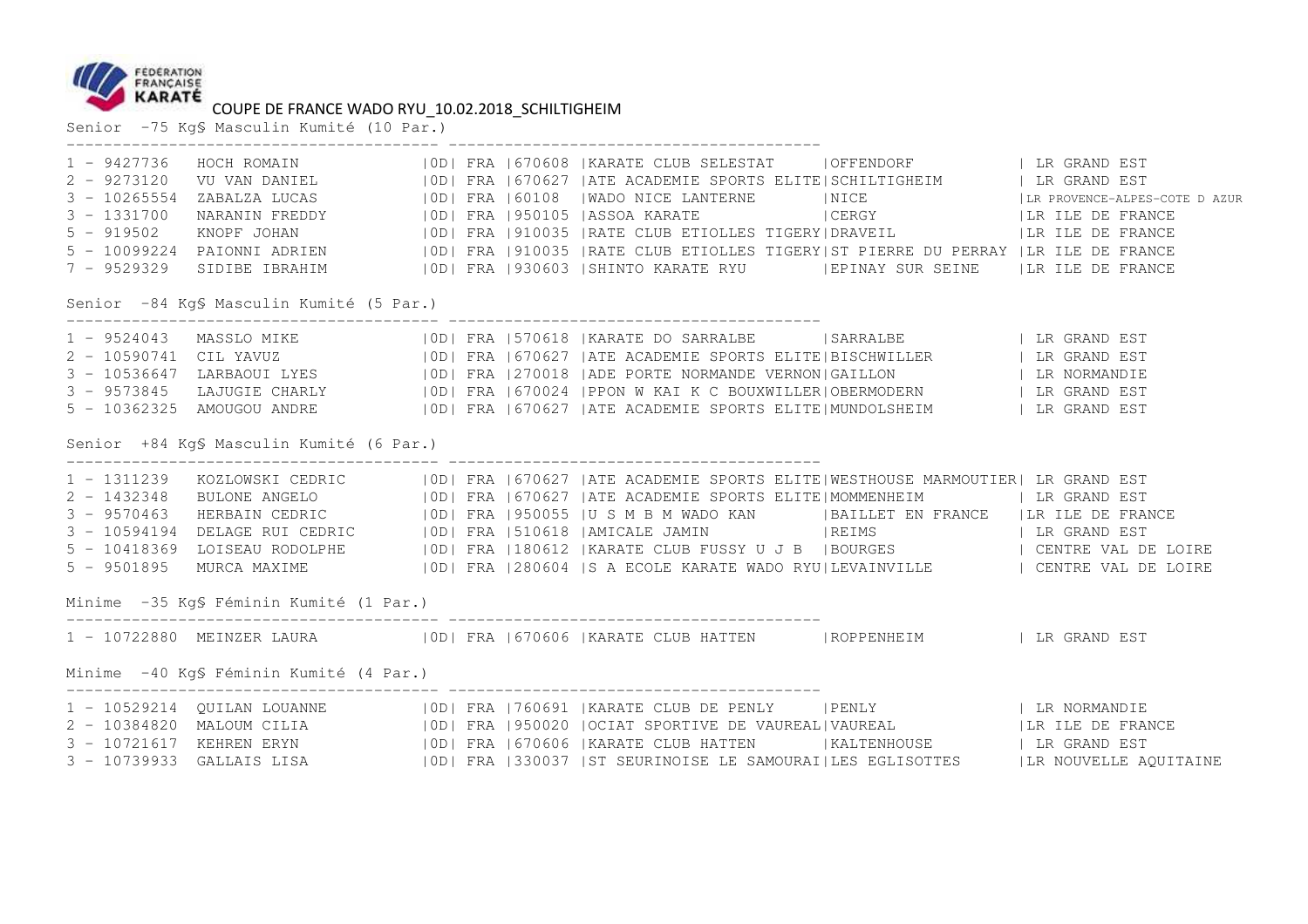

# COUPE DE FRANCE WADO RYU\_10.02.2018\_SCHILTIGHEIM<br>Minime -45 Kg§ Féminin Kumité (6 Par.)

|                                         |  | 1 - 10313322 LIMA ANGELINA   0D  FRA   920047   ARTS MARTIAUX GARENNOIS   LA GARENNE COLOMBES   LR ILE DE FRANCE<br>2 - 10640565 STEIBEL CLARA (100) FRA 1670024 PPON W KAI K C BOUXWILLER BOUXWILLER (LARA 1950105 (ASSOL 2017) FRA 1950105 (ASSOL 2017) AND THE RESOLUT MANON (100) FRA 1950105 (ASSOL KARATE 19907WILLER 2017 THE RESOLUT SCHUT<br>5 - 10551185 DENNI HAMZA LISA   0D  FRA   670627   ATE ACADEMIE SPORTS ELITE   BISCHHEIM   LR GRAND EST   |  |
|-----------------------------------------|--|-----------------------------------------------------------------------------------------------------------------------------------------------------------------------------------------------------------------------------------------------------------------------------------------------------------------------------------------------------------------------------------------------------------------------------------------------------------------|--|
| Minime -50 KqS Féminin Kumité (6 Par.)  |  |                                                                                                                                                                                                                                                                                                                                                                                                                                                                 |  |
|                                         |  | 1 - 10678530 BELLI HAMIDA (IODI FRA 1670635  RACING CLUB DE STRASBOURG MARLENHEIM   IR GRAND EST<br>2 - 10820009 TURHAN RUVEYDA (IODI FRA 1670658  S ET LOISIRS DE PLOBSHEIM ESCHAU   IR GRAND EST<br>3 - 10726931 BECKER ELENA (OD) FRA 1100629 ROMILLY KARATE - DO (ROMILLY SUR SEINE ) LR GRAND EST<br>3 - 10815693 TUREK JUDITH   0D  FRA   130869   WADOSHO KARATE CLUB   ROQUEVAIRE   LR PROVENCE-ALPES-COTE DAZUR                                        |  |
| Minime -55 Kg§ Féminin Kumité (3 Par.)  |  |                                                                                                                                                                                                                                                                                                                                                                                                                                                                 |  |
|                                         |  | 1 - 10739911 DUVERGER ON+Ã LIA   OD  FRA   330037   ST SEURINOISE LE SAMOURAI   PUYNORMAND   LA NOUVELLE AQUITAINE<br>2 - 10944448 ESTEVE LEA (OD) FRA 1330037 IST SEURINOISE LE SAMOURAI T ANTOINE SUR L ISLE LA NOUVELLE AQUITAINE<br>3 - 10948952 LOBE ISABELLE   0D  FRA   670658   S ET LOISIRS DE PLOBSHEIM  PLOBSHEIM   LR GRAND EST                                                                                                                     |  |
| Minime +55 Kg\$ Féminin Kumité (1 Par.) |  |                                                                                                                                                                                                                                                                                                                                                                                                                                                                 |  |
|                                         |  | 1 - 10559610 GUINCETRE MAEVA   OD  FRA   670018   CLUB LEO LAGRANGE KARATE  SCHILTIGHEIM   LR GRAND EST                                                                                                                                                                                                                                                                                                                                                         |  |
| Cadet -47 KgS Féminin Kumité (3 Par.)   |  |                                                                                                                                                                                                                                                                                                                                                                                                                                                                 |  |
|                                         |  | 1 - 10391867 FRIEDRICH CECILE   0D  FRA   570618   KARATE DO SARRALBE   MACKWILLER   LR GRAND EST<br>2 - 10553884 LEBLOND MARIE   0D  FRA   670658   S ET LOISIRS DE PLOBSHEIM  LKIRCH GRAFFENSTADEN  LR GRAND EST                                                                                                                                                                                                                                              |  |
| Cadet -54 KgS Féminin Kumité (12 Par.)  |  |                                                                                                                                                                                                                                                                                                                                                                                                                                                                 |  |
|                                         |  | 1 - 10391871 CESTARI EMMA   0D   FRA   570618   KARATE DO SARRALBE   HECKENRANSBACH   LR GRAND EST<br>2 - 10567229 CHALEAT NOEMIE   0D  FRA   70006   WA TE KARATE CLUB ANNONAY  VERNOSC LES ANNONAY   LR AUVERGNE-RHONE ALPES<br>3 – 10327844 KOSTAS LAMIA (1991) PRA 1910608 SAINT MICHEL SPORTS (RIS ORANGIS (LR ILE DE FRANCE 3 – 10240298 GUET MARY (1991) PRA 1310715   IMPACT KARATE 31 (BOUSSAN   LR ILE DE FRANCE 3 – 10637145 MEINZER LISA (1991) FRA |  |
|                                         |  | 7 - 10988853 MEBROUKINE EVA   OD  FRA   130869   WADOSHO KARATE CLUB   ROQUEVAIRE   LR PROVENCE-ALPES-COTE DAZUR                                                                                                                                                                                                                                                                                                                                                |  |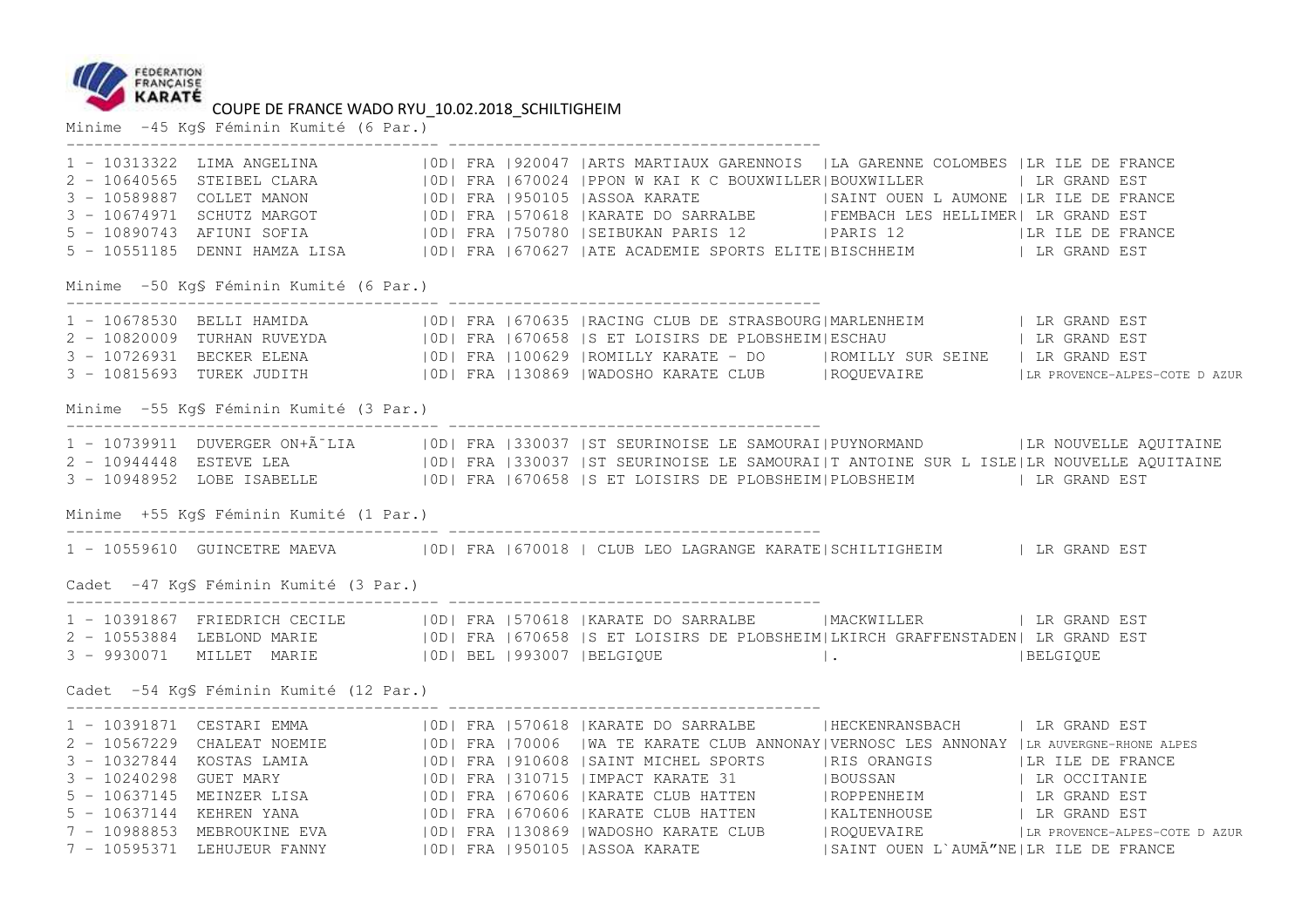

Cadet +54 Kg§ Féminin Kumité (10 Par.)

 ---------------------------------------- ---------------------------------------- 1 - 10391858 RANDAZZO LEA |1D| FRA |570618 |KARATE DO SARRALBE |SARRALBE | LR GRAND EST 2 - 10379350 CASTANET CAMILLE |0D| FRA |330037 |ST SEURINOISE LE SAMOURAI|MOULIN NEUF |LR NOUVELLE AQUITAINE 3 - 10498769 ARGHYRIS THEA |OD| FRA |340712 |FRONTIGNAN KARATE CLUB |LAVERUNE | LR OCCITANIE<br>3 - 10471704 SCHUTZ EMILIE |OD| FRA |570618 |KARATE DO SARRALBE |FEMBACH LES HELLIME 5 - 10789821 RIETH NINON |OD| FRA |670024 |PPON W KAI K C BOUXWILLER|ZUTZENDORF | LR GRAND EST<br>5 - 10361416 MELINE LUCILE |OD| FRA |670018 | CLUB LEO LAGRANGE KARATE|STRASBOURG Junior -48 Kg§ Féminin Kumité (1 Par.) ---------------------------------------- ---------------------------------------- 1 - 10254957 DROUOT EMMA |OD| FRA |670608 |KARATE CLUB SELESTAT |EBERSHEIM | LR GRAND EST Junior -53 Kg§ Féminin Kumité (2 Par.) ---------------------------------------- ---------------------------------------- 1 - 10272124 LOUESSARD ALICIA |0D| FRA |910608 |SAINT MICHEL SPORTS |NOZAY |LR ILE DE FRANCE 2 - 10230046 SAC ANGELIQUE |0D| FRA |670001 |KC DE FEGERSHEIM OHNHEIM |ICHTRATZHEIM | LR GRAND EST Junior -59 Kg§ Féminin Kumité (8 Par.) ---------------------------------------- ---------------------------------------- 1 - 10242034 FLAMAND NATANAELE |0D| FRA |910035 |RATE CLUB ETIOLLES TIGERY|ST PIERRE DU PERRAY |LR ILE DE FRANCE 2 - 10278014 NARDONE SOLINE |OD| FRA |340712 |FRONTIGNAN KARATE CLUB |FRONTIGNAN | LR OCCITANIE<br>3 - 10386886 HERRMANN MATHILDE |OD| FRA |570024 |ON WADO KAI DE SARREBOURG|WALSCHEID 3 - 10373963 LORBER ELEONORE |OD| FRA |570618 |KARATE DO SARRALBE |LAUNSTROFF | LR GRAND EST<br>5 - 10496275 OZYUREK MELISSA |OD| FRA |570651 |BODY KARATE PHALSBOURG |BUHL LORRAINE | 5 - 10324327 MARCHAND ARIANE |OD| FRA |670608 |KARATE CLUB SELESTAT |OHNENHEIM | LR GRAND EST Junior +59 Kg§ Féminin Kumité (5 Par.) ---------------------------------------- ---------------------------------------- 1 - 10253644 SCHOSSIG JUSTINE |0D| FRA |670658 |S ET LOISIRS DE PLOBSHEIM|LKIRCH GRAFFENSTADEN| LR GRAND EST 2 - 10479515 CAEL JUSTINE |0D| FRA |100629 |ROMILLY KARATE - DO |ROMILLY SUR SEINE | LR GRAND EST 3 - 10316432 JOAQUIM AXELLE |OD| FRA |930704 |D STAR CLUB MONTREUILLOIS|BONDY |LR ILE DE FRANCE<br>3 - 10333979 GARROTE EURYDICE |OD| FRA |120002 |SAKURA KARATE CLUB RODEZ |RODEZ Senior -50 Kg§ Féminin Kumité (2 Par.) ---------------------------------------- ---------------------------------------- 1 - 10104791 BUCZKO JESSICA |0D| FRA |670615 |COLE DE KARATE STRASBOURG|SOULTZ LES BAINS | LR GRAND EST 2 - 9499003 CANTARO JOANNA |0D| FRA |940023 |C S L G M A |BUSSY ST GEORGES |LR ILE DE FRANCE